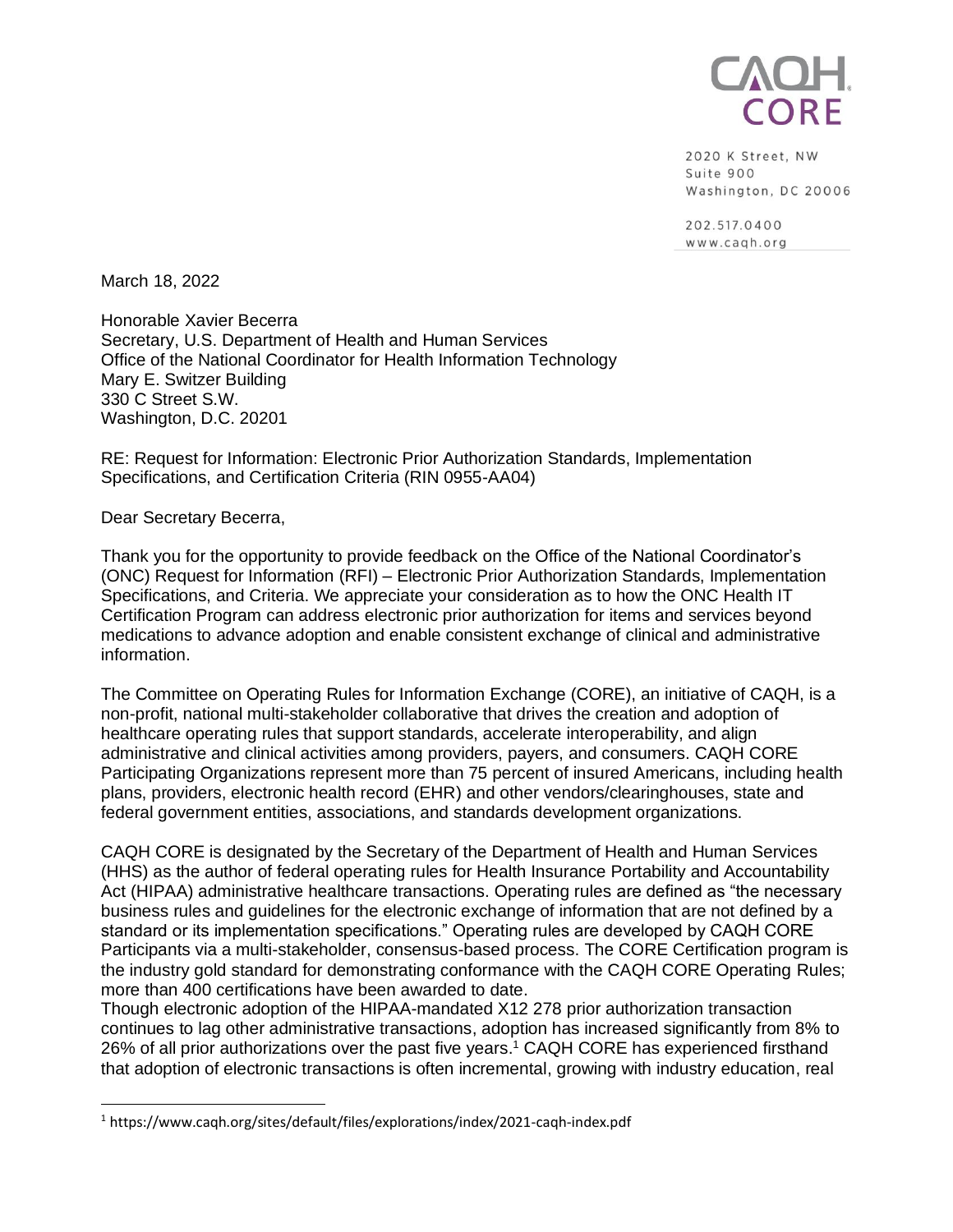world experience in operational settings, identification of gaps, and ongoing refinement of technical implementation specifications and operating rules. Simply requiring a technical standard may not result in timely adoption that satisfies industry business needs.

One of the primary barriers to improving the prior authorization workflow and increasing electronic adoption has been the absence of a standard for electronic attachments. In addition, adoption has historically lagged due to a lack of detail and consistency in the use of data content in the prior authorization transaction. CAQH CORE operating rules were released in 2020 that address this barrier and specify requirements for response times. Other barriers to adoption span an array of factors including vendor readiness, industry awareness of a HIPAA standard, the ubiquity of proprietary solutions, a lack of integration between clinical and administrative systems, and a multitude of state laws.

CAQH CORE recently finalized Attachments Prior Authorization Operating Rules that build on the existing [CAQH CORE Prior Authorization & Referrals Operating Rules](https://www.caqh.org/core/prior-authorization-referrals-operating-rules) and include operating rules to support the X12 275 transaction, the HL7-CDA, and emerging standards including HL7 FHIR. Our comments delineate the benefits of a phased approach and the role of standard agnostic operating rules while also addressing the opportunity for HHS to leverage its existing authority under HIPAA to facilitate industry-wide adoption.

CAQH CORE comments in response to the ONC RFI are based on our history of working with stakeholders across the healthcare industry to promote interoperability and reduce administrative burden from both an operational and technical perspective. The development of the CAQH CORE Prior Authorization and Attachments Operating Rules, and operational testing of requirements and standards via the CAQH CORE Pilot and Measurement Initiative and CORE Certification Program are particularly relevant to our remarks, which address the following areas ONC is seeking comment:

- How to address alignment between standards adopted for HIPAA and standards adopted under the ONC Certification Program
- Methods to facilitate ONC adoption of the proposed certification criterion for the prior authorization workflow, while accounting for a fully HIPAA compliant exchange
- Potential intersection with other administrative operating processes that should be considered when exploring options for the exchange of attachments and how to harmonize efforts
- Feasible timeline for use of proposed implementation guides given limited testing of the specifications to date
- Risks to advancing implementation of the certification criteria if the proposed implementation guides are not yet ready for adoption, with consideration towards the potential to delay adoption of the implementation specifications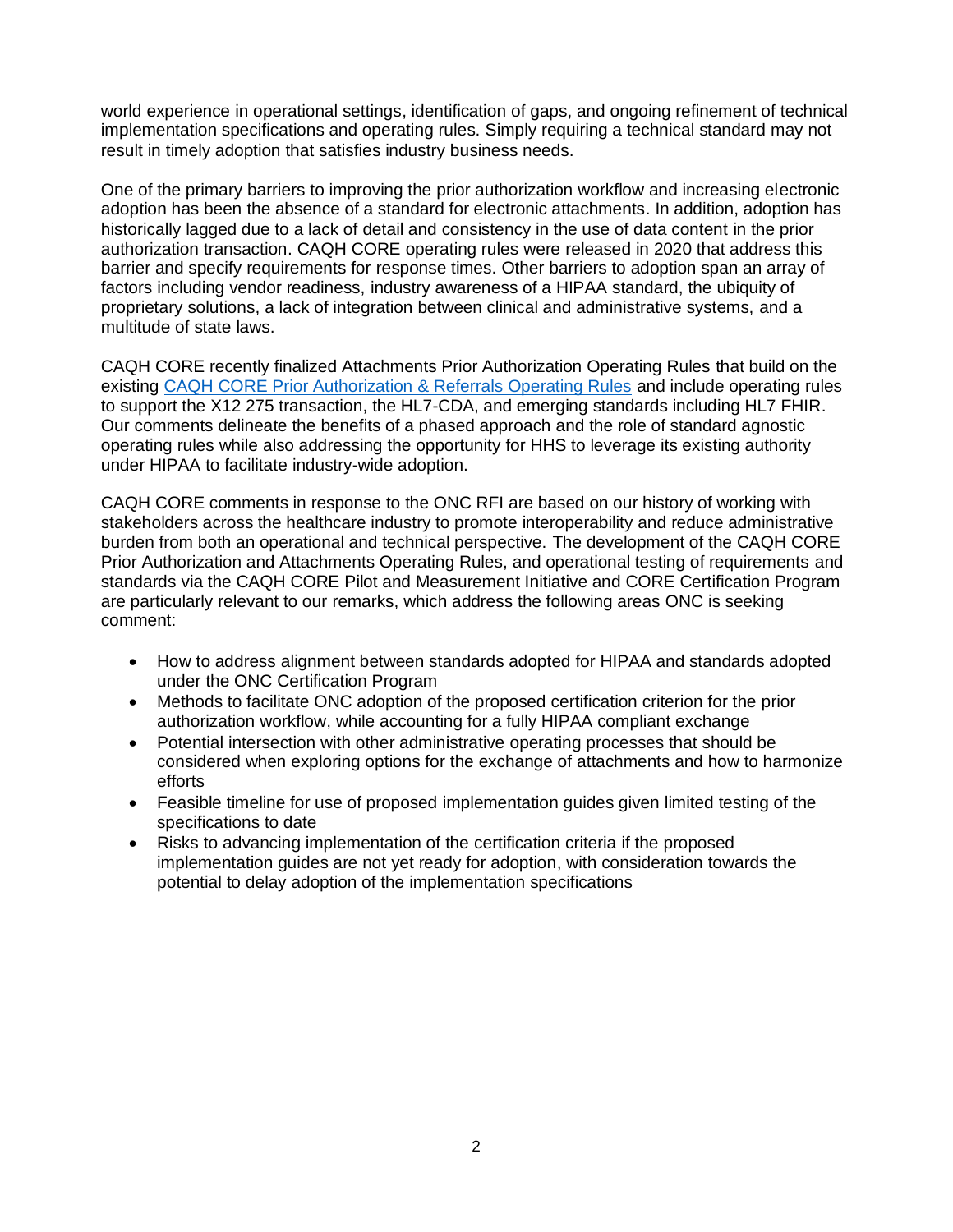### **HHS Authority to Adopt New and Modified Standards for All HIPAA-covered Entities**

CAQH CORE encourages HHS to leverage its existing authority under the Administrative Simplification provisions in the Health Insurance Portability and Accountability Act (HIPAA) and expanded under the Affordable Care Act (45 CFR § 162.910-930) to drive industry-wide adoption of standards and operating rules to support prior authorization and the exchange of associated clinical and administrative information. HHS authority can be used to modify existing standards (45 CFR § 162.910) and/or advance new and emerging standards for additional administrative functions per Section 1173 of the Social Security Act that states:

*The Secretary shall adopt standards for transactions, and data elements for such transactions, to enable health information to be exchanged electronically, that are appropriate for--"(A) the financial and administrative transactions described in paragraph (2); and "(B) other financial and administrative transactions determined appropriate by the Secretary, consistent with the goals of improving the operation of the health care system and reducing administrative costs.* 

Use of the authority under HIPAA ensures that the entire industry moves forward together without different requirements for the commercial vs government sectors. Different rules for different segments of the industry would complicate adoption and create more administrative burden for payers and providers. Furthermore, having different requirements for prior authorization and attachments under ONC authorities and HIPAA is likely to confuse the industry and thus stall adoption. Additionally, the use of authority under HIPAA ensures that administrative transactions with clinical components can be used alongside other associated administrative transactions to facilitate a seamless end to end workflow. This includes common applicability of other components under HIPAA such as the Privacy Rule that facilitates the exchange of data between covered entities for purposes of treatment, payment, and operations.

### **Facilitating Interoperability Across the Technology Spectrum with Industry-Approved Guardrails**

### *A Standard Agnostic Approach to Prior Authorization Attachments*

Establishing a standard approach for the exchange of clinical information/attachments to support prior authorization with consistent applicability of infrastructure and data content, regardless of the standard used, would ease the transition to emerging technology, decrease burden faced throughout the industry, and address the proliferation of proprietary solutions. Attachments are the bridge between clinical and administrative data; however, the attachments workflow remains primarily manual. The [2021 CAQH Index](https://www.caqh.org/sites/default/files/explorations/index/2021-caqh-index.pdf) found that only 21% of attachments are sent electronically using defined standards, the lowest of all measured transactions. Often, the primary pain point cited among industry stakeholders is the lack of an established attachments standard, which in turn fuels a sense of uncertainty about the value of organizational investments in various electronic prior authorization solutions and further deters uniform vendor support for use of the X12 278 electronic transaction. This has resulted in numerous manual workarounds and proprietary approaches that providers are required to support.

To begin to address some of these challenges, CAQH CORE launched an Attachments Initiative with the goal of establishing a set of common specifications to support the exchange of attachments and additional documentation using existing standards such as the X12 275 transaction and HL7-CDA, and emerging standards including HL7 FHIR. Throughout the rule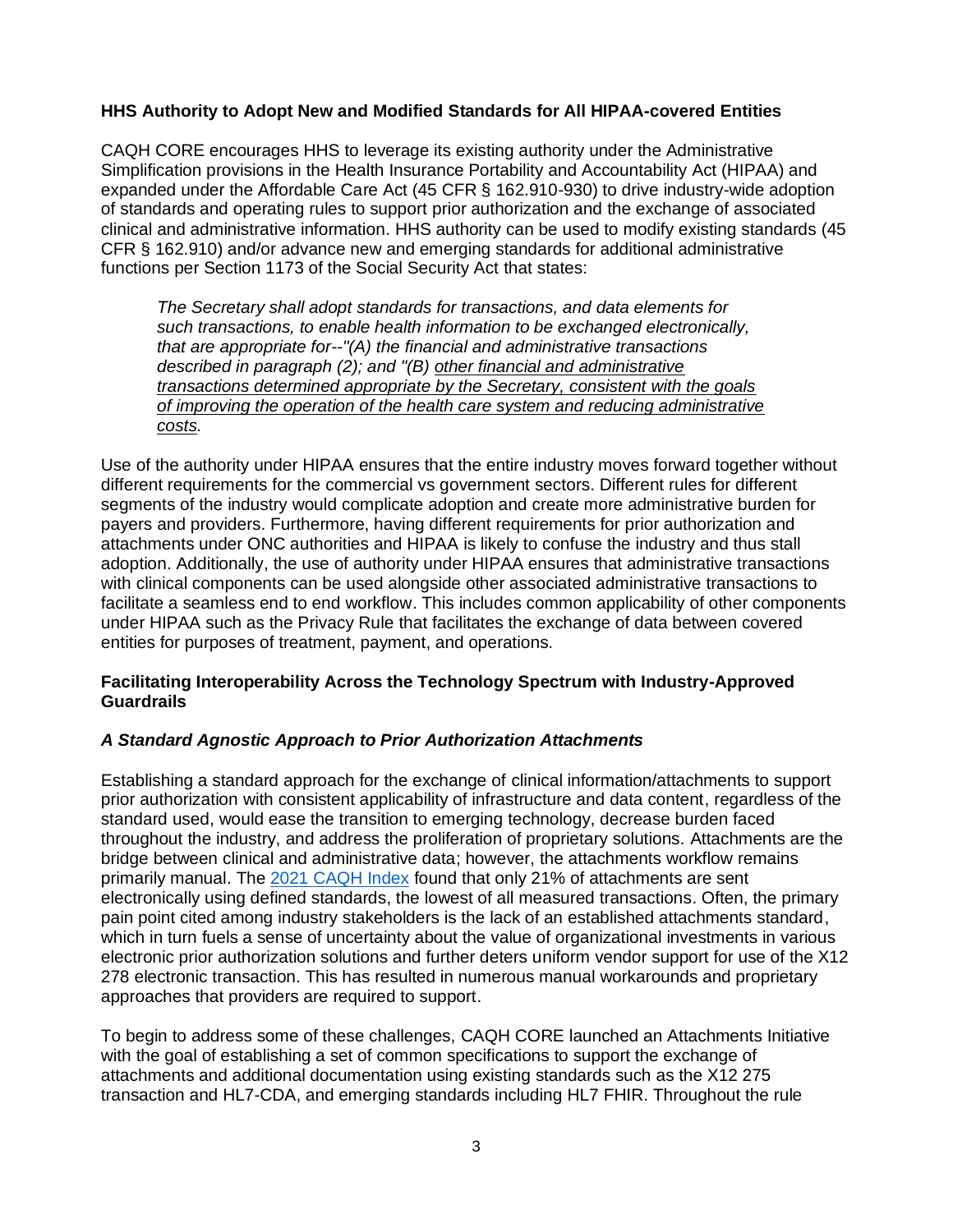development process consideration was given to the fact that the healthcare industry is in the process of a transformation – augmenting traditional EDI-based standards and infrastructure with application programming interfaces (APIs). Given the disparity in technology maturity across the industry, the recently published Attachments Operating Rules are scoped to apply when:

- Attachments are sent using the X12 275 transaction to support an X12 278 Prior Authorization Request, and
- Additional documentation is sent without using the X12 275 transaction (i.e., using CORE Connectivity vC4.0.0 to exchange any non-X12 payload including, HL7 FHIR Resources, HL7 C-CDA, .PDF, etc.) to support an X12 278 Prior Authorization Request

This concept can serve as a foundation for how alignment between standards adopted for HIPAA (e.g., X12 278 prior authorization transaction and X12 837 health care claim transaction) and other standards, such as the proposed Da Vinci specifications, can be adopted in harmony – moving the industry forward, while still capitalizing on existing value built into backend systems and supporting smaller entities with fewer resources. We encourage ONC and HHS to consider this approach when addressing the alignment between standards adopted for HIPAA and standards proposed for inclusion under the ONC Certification Program until further operational testing of the new standards is conducted.

# *Application to Additional Attachments Use Cases*

CAQH CORE also recognizes that the attachments workflow could be applied to use cases beyond prior authorization, including attachments sent to support health care claim submissions. Research conducted throughout the CAQH CORE attachments rule development process found that there is considerable alignment in best practices to address many of the data variability and workflow issues associated with attachments, whether the attachment was sent to support a prior authorization request or a health care claim submission.

For example, the CAQH CORE Attachments Prior Authorization Operating Rules establish data elements that should be included with the attachment sent by the provider to assist the health plan with linking the attachment to the original prior authorization request received. The pain point experienced by health plans of reassociating or linking the attachment to the original prior authorization request is mirrored in the health care claims workflow. Many of the data elements that assist with reassociation for prior authorization overlap with data elements that assist with reassociation for claims transactions.

CAQH CORE urges ONC to conduct further research into the alignment of standards and implementation approaches across the administrative use cases when developing certification criteria as it will ultimately support efficiency across administrative and clinical systems. Additionally, we encourage HL7 and the Da Vinci Project to conduct operational workflow testing to understand the capability of the proposed Da Vinci specifications to be generalizable to the health care claims use case and other administrative transactions to avoid disparate workflows across administrative and clinical systems.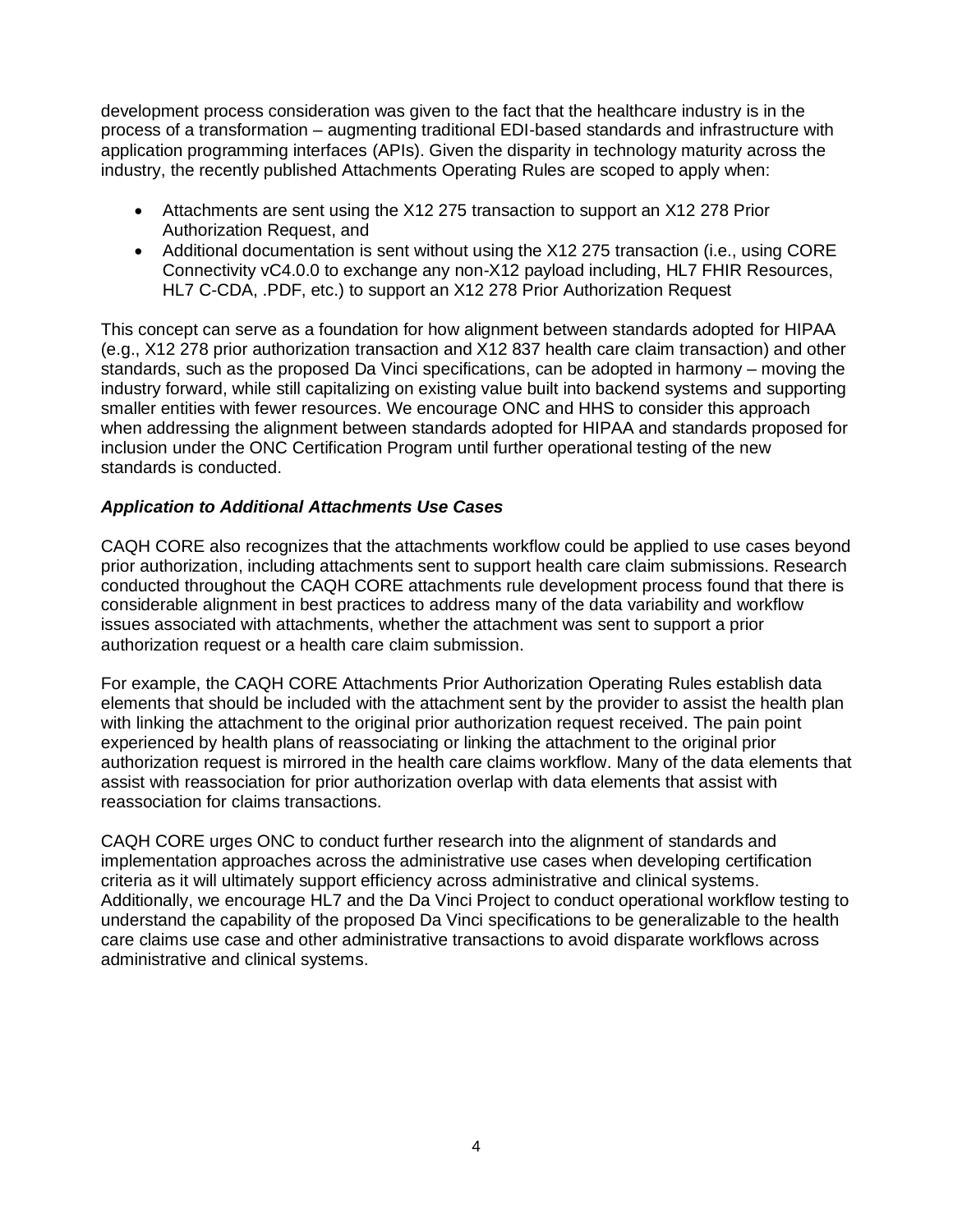# *The Role for Standard Agnostic Operating Rules*

Whether an attachment sent to support a prior authorization is conducted using the X12 275 or via HL7 FHIR, it is critical the data and infrastructure of the transaction remain consistent. Industry cannot shift from a current to an emerging standard overnight and enabling common expectations regardless of the standard will keep backend data consistent and enable a more successful glidepath for organizations transitioning to emerging standards.

Regardless of the standard used, the industry needs consistent expectations for the data content, infrastructure, and connectivity used to prevent entities from implementing the same standard in different ways. Historically, CAQH CORE operating rules have addressed these gaps, aligning exchange expectations across standards for the same business process. Standard agnostic CAQH CORE operating rules, like the new CAQH CORE Attachments Operating Rules, include built in flexibility to update requirements as the industry evolves, providing structure for providers to interoperate, regardless of where they are on the technology adoption spectrum.

The most recent version of the [CAQH CORE Connectivity Rule vC4.0.0](https://www.caqh.org/sites/default/files/core/CAQH%20CORE%20Connectivity%20Rule%20vC4.0.0_0.pdf) includes requirements for the exchange of information using both SOAP and REST technologies for use with all CAQH CORE operating rules, including requirements for attachments, prior authorization, and health care claim transactions. This creates a standard agnostic approach to exchanging these transactions in a uniform manner, regardless of the standard used. For example, entities may:

- Use CORE Connectivity vC4.0.0 to exchange an X12 275 attachment transaction sent to support an X12 278 prior authorization request or an X12 837 claim submission
- Use CORE Connectivity vC4.0.0 to exchange the HL7 FHIR standard to support a prior authorization request or claim submission via a REST API

CORE Connectivity vC4.0.0 thus facilitates the use of X12 standards such as the X12 278 with new exchange methods including HL7 FHIR. With this version of CORE Connectivity, the data content and infrastructure requirements in the CAQH CORE Prior Authorization Operating Rules and CAQH CORE Attachments Operating Rules can be applied in a standard agnostic manner to align industry use of other prior authorization and attachments exchange mechanisms like HL7 FHIR.

For example, the CAQH CORE Prior Authorization Infrastructure Rule specifies requirements for response times, setting time limits for health plans to request supporting clinical information from providers, and make a final decision on a prior authorization request. While the rule is scoped to apply to the X12 278, the response time specifications serve as an example of a standard agnostic requirement that could be applied to other standards to ensure invariable and timely exchange of information to support the adjudication of a prior authorization request. We urge ONC and HHS to explore a standard agnostic approach to infrastructure and data content requirements that establishes consistent expectations for data exchange throughout the industry, despite the standard used.

### **Value of a Phased Approach and ROI Measurement to Incrementally Move Industry Forward**

### *Real World Implementation to Inform Feasibility*

We encourage ONC and HHS to consider a phased approach to addressing electronic prior authorization standards that includes operational testing and piloting to understand the feasibility and potential limitations of the proposed standards prior to adoption under the ONC Certification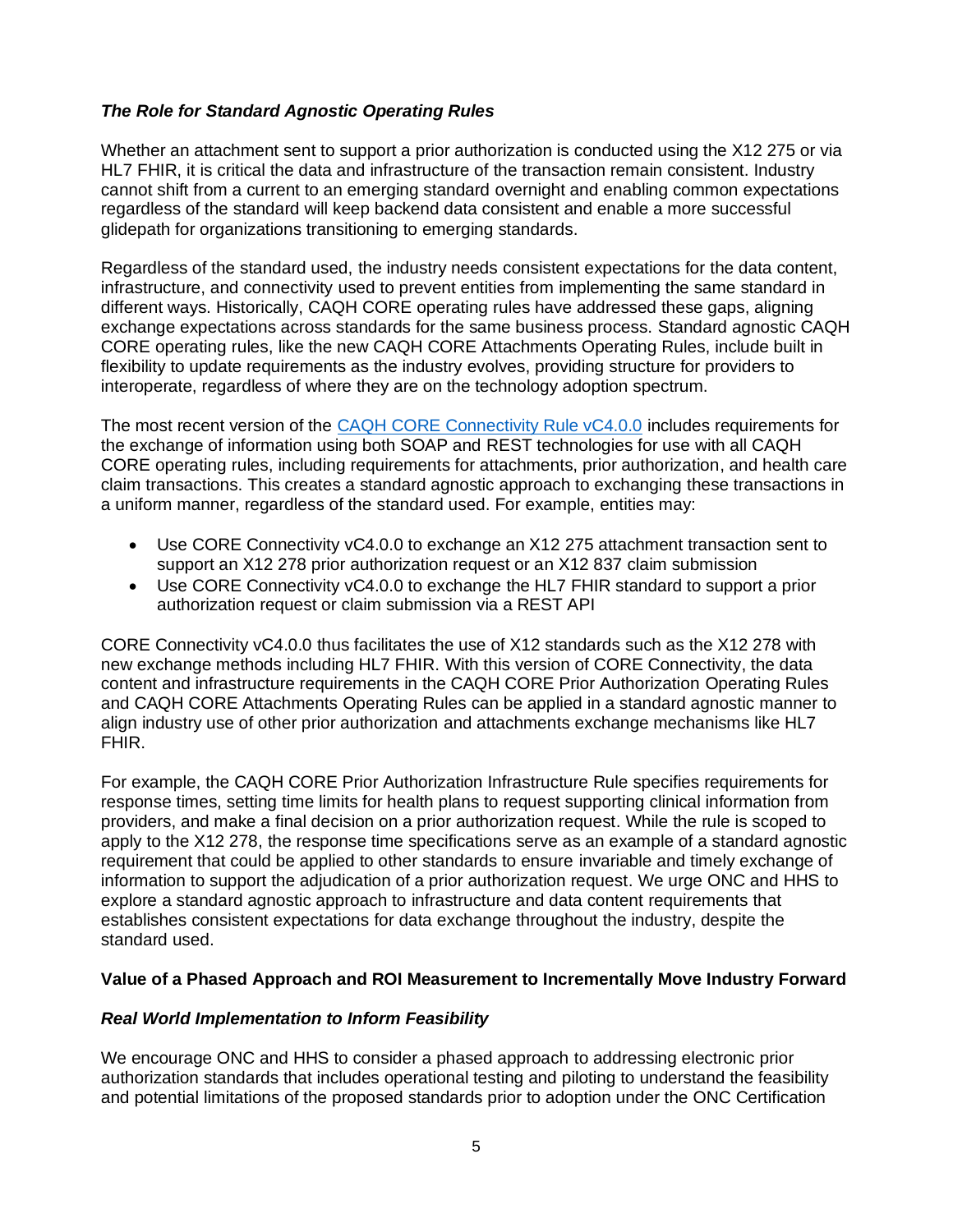Program. A phase-based approach facilitates ease of technology transition and supports smaller health plans and providers with fewer resources and ability to implement, while moving the industry forward to a more fully automated prior authorization workflow. Given the need for operational workflow testing of the specifications, we recommend ONC initially delay adoption of the proposed implementation specifications until the Da Vinci implementation guides are tested within an operational workflow. HHS has multiple ways of communicating and implementing policy changes at regular intervals and we urge ONC and HHS to apply these existing mechanisms to support a phased approach.

Initial results from the CAQH CORE Prior Authorization Pilot and Measurement Initiative partnership with Cleveland Clinic and PriorAuthNow demonstrate the value of incremental prior authorization workflow automation in an operational setting. Leveraging the CAQH CORE prior authorization requirements, HIPAA-mandated X12 278 standard, and APIs, overall time to conduct an end-to-end prior authorization decreased from an average of 45 minutes without automation to 4 minutes with automation. The results, taken in tandem with 2021 CAQH Index data that estimates health plans can save \$3.47 and providers \$7.52 per transaction if prior authorizations were conducted fully electronically, indicate that automation using standards and operating rules, even without the inclusion of consistent expectations around the exchange of attachments, represents significant improvements to provider and health plan time, cost, and patient care.

Implementation of real world pilot and testing initiatives is imperative to the successful inclusion of the proposed implementation specifications, particularly given the Da Vinci implementation guides have largely not been tested in an operational setting. We recommend ONC and HHS conduct similar operational real world testing using the proposed standards to measure the feasibility of implementation, and impact on workflow efficiency metrics prior to adoption under the ONC Certification Program.

### *CAQH CORE Certification for the Prior Authorization Workflow*

Through the CORE Certification Program, CAQH CORE certifies entities that create, transmit or use the healthcare administrative and financial transactions addressed by the CAQH CORE operating rules. As such, CAQH CORE understands that the time needed to build, implement, alpha/beta test, and successfully certify organizations is often 18 months or more from initial build to certification. Given the limited testing of the proposed specifications to date, and the recommended piloting of the specifications prior to adoption under ONC's Certification Program, a minimum of 24 months is needed for the use of the proposed specifications in production for prior authorization transactions.

The results of the CAQH CORE pilot study with Cleveland Clinic and PriorAuthNow, and data obtained from early CORE Certifiers of the CAQH CORE Prior Authorization Operating Rules have clearly demonstrated that incremental automation of the prior authorization workflow is beneficial, with improvements to cost savings, administrative burden, and patient care, even without addressing the exchange of additional information. Thus, adopting certification criteria that only accounts for a portion of the prior authorization workflow can promote increased adoption of electronic prior authorizations, but ONC and HHS also should establish a clear roadmap to help the industry transition to a fully automated prior authorization workflow that includes attachments.